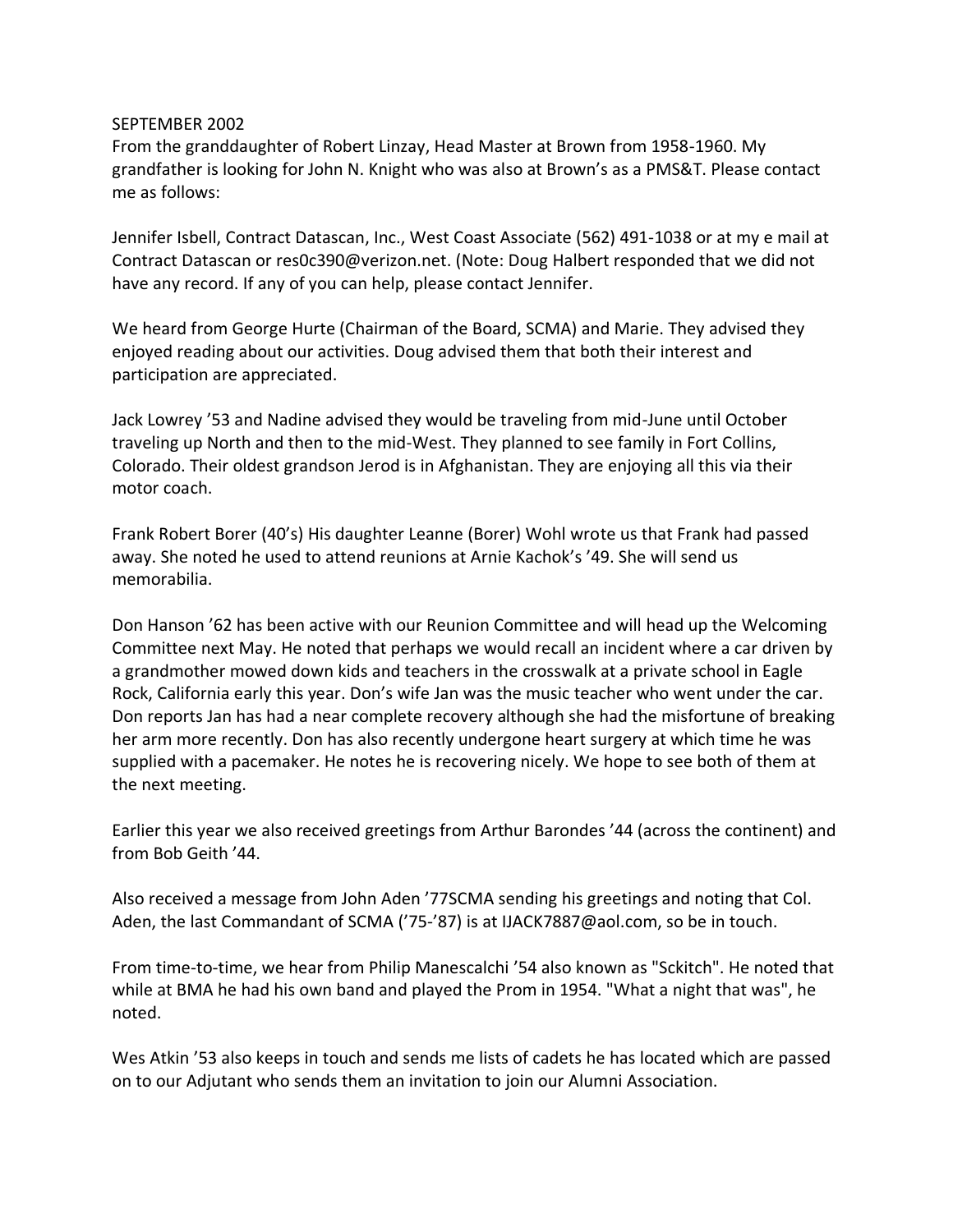Wes, Bob Downs '61 and Doug Daudell '52 are to be credited for locating a large number of cadets. One of Bob Downs' contacts, Lockie Kellogg (mid-60's) wrote back to Bob, "It was great hearing from you. I will say, with the amount of sales calls we receive in the evenings, it leaves us pretty skeptical. It was nice to be so thoroughly surprised by your call. I mentioned your call to my brother, Clarence Kellogg, who is also a BMA graduate and he mentioned that he had checked out the web page to check up on his class." Good work Bob!!!

Another new cadet, Scott Freutel attended Glendora '60-'61 then graduated Westchester High, L.A. '62 wrote inquiring about cadets he would like to locate and the history of the school. Both Doug Halbert and myself responded to him. Scott was in the Band Company and edited the "Cadet". He says, "I much regret I kept no copies of that highly irregular, in all senses of the word, publication". He would like to be in touch with classmates Cliff Presley '61, "trumpeter extraordinaire (and de facto bugler)" and Juan Bock '61, "the brilliant Guatemalan". Scott can be reached at P.O. Box 1583, Bozeman, MT 59717 or at e-mail: Puccini@montana.net or sfreutel@montana.edu.

Can You Help? Here is a letter we received from the son of a former cadet. Carroll Warren Curtis wrote, "I was recently reading "old" letters that were written to my father by his family in 1948. Apparently, he was attending Brown Military Academy at that time. It seems he was going there to prepare for the Navy. His name was Charles Edgar Warren (late 40's) and he was from Las Cruces, New Mexico. He passed away in 1987. Does anyone have any information about him? Contact me at email ccurtis@wstf.nasa.gov.

Doug Halbert received a very interesting letter from Dick Hentschel (not a BMA cadet). He wrote, "My hobby is collecting old decals. Recently I purchased a set of fold-out mailer decals of BMA dating to about 1948.

It contains 6 decals and features color photos of about 88 former students, i.e., Glee Club, Basketball Team, Officers in full dress, Academy Band, a Junior Class and a Bugle Unit. I would like to attempt to identify some of those pictured. I'd also be willing to share photos, etc. with alumni of about that time frame. Most of what I find are travel, pin-up, comic, etc. decals. I thought this was unique and wanted to share it with those that might have a deeper appreciation for it. Sincerely, Dick Hentschel at e-mail: decalbum@yahoo.com

Chairman, Gary Moore contacted Dick and received the decals which are being copied. Then the originals will be returned to Dick. You will see them at our Memorabilia Table at the Reunion. If you have anything to contribute to this display, contact Gary Moore. Items will be returned to you if you wish. We had a very extensive line of items at the last Reunion.

In a conversation with Kathleen Judy (Ken Judy '43), she noted she and Ken went to the last BMA San Diego parade in '58 and attended Reunions in Glendora from 1960-1963. 1963 was the year President Eisenhower was present for the dedication of the Eisenhower Hall. They joined up with the Scharpenbergs (Fred '40 and Charlene) in 1976 and became very active with the Reunions in 1990. Kathleen participates as one of our Committee Members and her son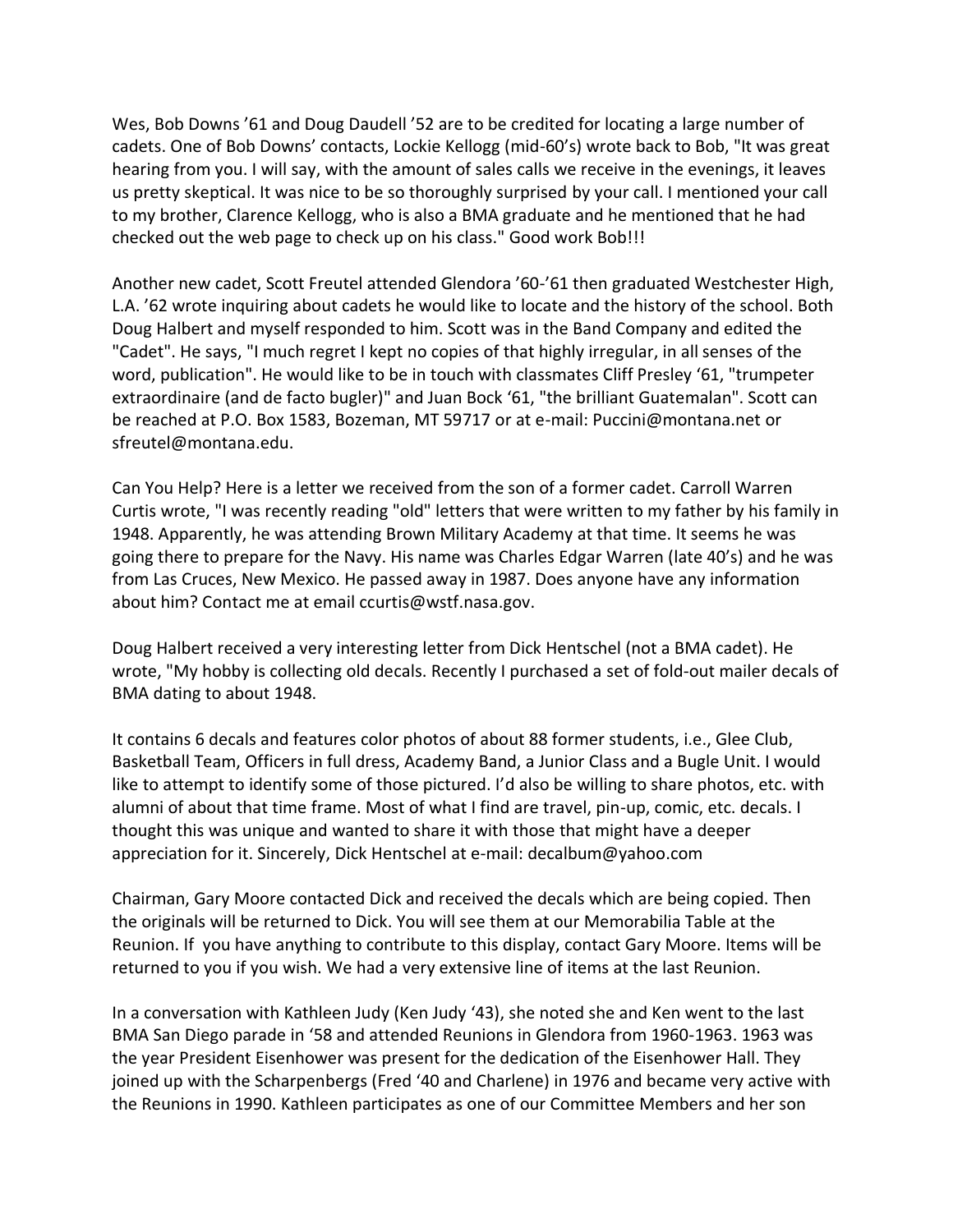Kevin Judy has been our bugler for many years. Her son Kirk Judy attended the September Committee Meeting with Kathleen.

Chaplain Clifford N. Ryan '45-'59 wrote to provide a change of address and added "I am delighted to be on the mailing list for BMA Alumni news--good of you cadets to include information from administrative level officers and faculty.

For 35 years I have had the address you currently use in Miami Shores, Florida. Last month I moved to a large retirement village in the Phoenix valley. Considering my age, this should be my last address change! I am delighted to receive your regular mailings and do wish to remain on your list. I often find a name I fondly recall. My regret is that most of my faculty level friends have passed away.

The loss over these years of dear friends, Major and Mrs. Millard Black, Captain Bell, Captain Nelson, Caroline McCord, and many others cause me to feel I am outliving my generation. (Chaplain Ryan also noted he had learned Major Bitterlin had suffered a major stroke and our understanding is he continues to survive and John Petty '52 has visited him.) Chaplain Ryan concluded by thanking us for publishing his current address: Clifford N. Ryan, 6620 W. Butler Dr., #44, Glendale, AZ 85302.

Cliff also gave this time line:

1945 - I was finishing Seminary in Los Angeles and journeyed weekly to the San Diego BMA campus as Assistant Chaplain to Chaplain Boldt.

1946-1953 - I was appointed full-time Senior Chaplain. I was out one of those years while being with John Brown University and Chaplain of the Brown Military Academy of the Ozarks. Then back to San Diego.

1953-1959 - Dr. Brown transferred me to the Glendora campus (still a girls' school until 1959) as Chaplain and Administrator. During a portion of this time, I did additional graduate work for my M.A. in that area.

I recall when plans were made to sell the San Diego Campus, we also made a great effort to sell the Glendora Girls School Campus. Without a buyer at that time, the move was made to transfer boys to the Glendora campus.

Financially this was never successful and the University board made an effort again to sell that property in the middle 1960s. The buyer at that time was the Azusa Pacific College. The Church of the Open Door, Los Angeles, bought the property from the college.

For the past 35 years, I have been a Prep School Administrator and Senior Pastor of a nearby church. I am now enjoying retirement. Cliff Ryan, Chaplain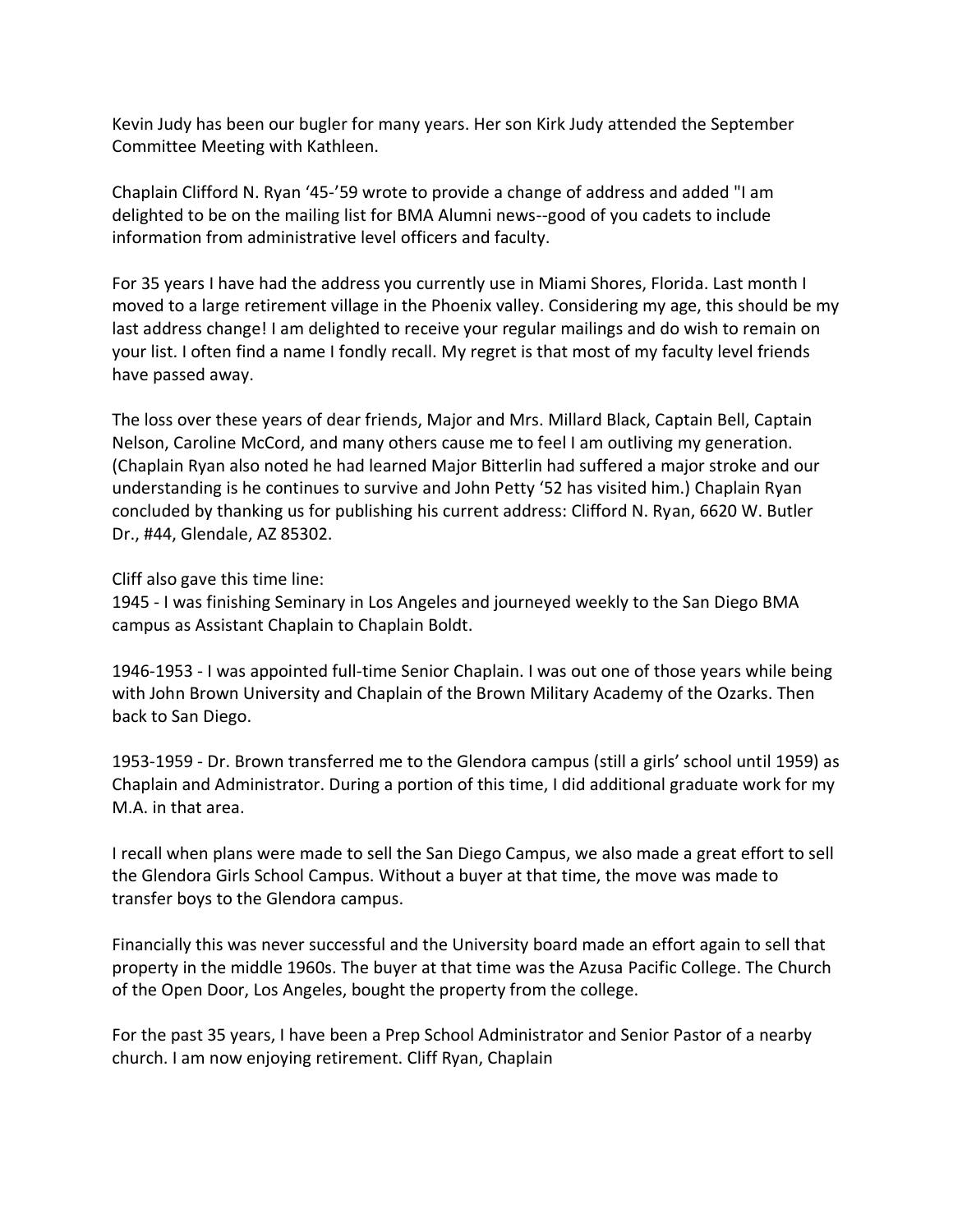Don Hanson'62: While at BMA '60-'62, I was Editor of the Cadet Newspaper and Executive Officer of Band Company. I graduated a Salutatorian of a class of, as I recall, 32 cadets. Some called me "Doc" but my medical interests came to an end when I encountered Organic Chemistry in college. One of my younger brothers, Dale Hanson, also attended BMA and was known as "wee Hanson". Dale is a physician's associate in Mesa, AZ, and saw the worst of Vietnam as a Marine medic, which he can't talk about to this day. Another brother, David Hanson, attended BMA. He lives in Canoga Park and has worked for the phone company for many years.

I'll never forget weapons training at our makeshift rifle range nor getting up early to attend "command voice" training on the football field. Speaking of the football field, it was not a particularly good time for the academy football team. Kind of like the many dry years I have endured as an alumnus of Oregon State University, which thankfully came to an end this past football season. Truly memorable events at the academy while I was there included the dedication of Eisenhower Hall and the visit of Ronald Reagan before he became Governor of California.

I attended UCLA for a brief period and then moved on to Oregon State University where I received a Baccalaureate Degree in General Social Sciences in 1967 and met my future wife, Jan. Jan and I were married in 1968 and have two grown and married children and eight grandchildren.

After undergraduate days, I attended Loyola University Law School in Los Angeles. In the midst of this, Uncle Sam called and I joined the US Army, serving from 1969 to 1972 as an Intelligence Officer at Fort Lewis, Washington. Throughout my Army training, my experiences at BMA definitely helped me: I was invariably chosen for leadership positions and never did a day of KP! Upon completion of active duty, I returned to Loyola, graduating in 1973. For many years I maintained a law office in Glendale, moving it recently to Burbank. Jan and I now live in Burbank.

BMA gave me a love of things military. After completing active duty, I continued to serve in the US Army Reserve, commanding several units with interesting missions, and most recently serving as security manager of a command with multi-state responsibilities. I traveled extensively for the Army Reserve, crossing the country frequently and paying many a visit to military facilities in Hawaii and Japan. I retired as a Lieutenant Colonel in February of 2000.

BMA gave me an interest in community service. I have been active in the local Chamber of Commerce, chairing the Citizenship and Patriotism Committee receiving the Chamber's Patriot of the Year Award in 1995. I was fund raising chairman for the Glendale Veterans Memorial, commemorating servicemen and women from the area who gave their lives defending our liberties. I have served the local courts for many years as a judge pro-tempore, arbitrator, and mediator. I have been very active in disaster planning, preparedness, and response in the community, serving as Chairman of the Board of the local chapter of the American Red Cross,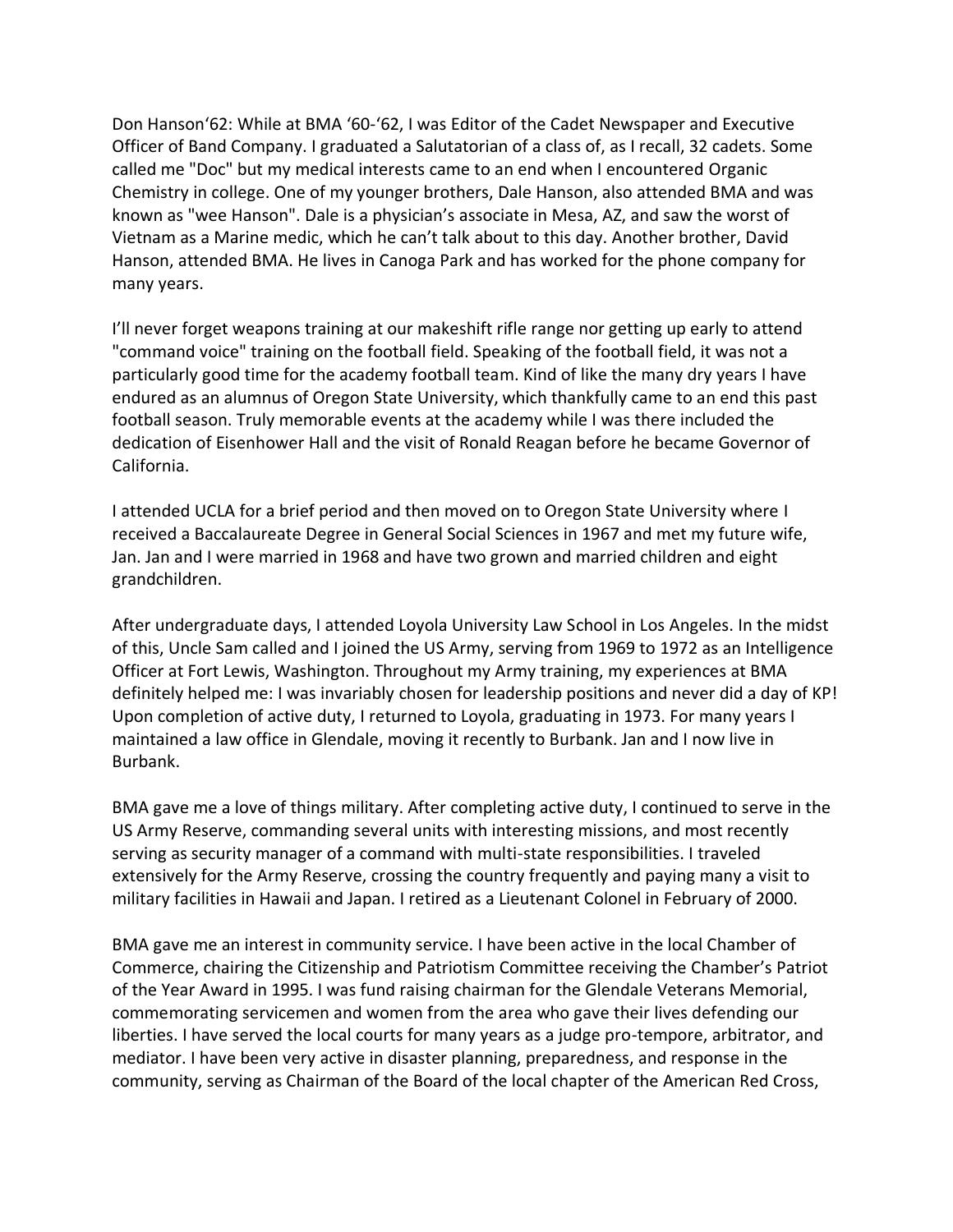and now as chairman of the Disaster Services Committee. As a ham radio operator, I have been involved in coordinating communications for many other community events.

BMA also launched a parade avocation for me. I remember well the parades as a member of the BMA band and under the able guidance of Mr. Smith. In later life I became involved in parades in Glendale, serving as chairman of the Glendale Days of the Verdugos Parade last year and as parade marshal of the Glendale-Montrose Christmas Parade the year before. For the past several years, I've been involved in communications support of the Tournament of Roses Parade in Pasadena. You never know what a little knowledge gained in the early years of life will lead to!

It is not overstating the case to say that the training and experiences at BMA have shaped my life. I will forever be grateful to the academy for the opportunities it offered, and to my parents for sacrificing to send me there. "Training Youth to Live" was a fitting motto. Don Hanson '61

Pierre Debbault '58: After graduating from BMA, I went to summer school at the University of Arizona. I transferred to San Diego State College graduating in 1963. In 1964, I graduated from the American Graduate School of International Management (Thunderbird) in Arizona. My second post-graduate degree was at Stonier Graduate School of Banking, Rutgers University, graduating in 1986.

After Thunderbird, I went to work for a Canadian company in Puerto Rico where I got to know the Caribbean area. I was recruited by Uncle Sam, did basic training in Fort Polk. Because of my BMA experience and one year of College ROTC, I was made temporary Sergeant and given a platoon in basic, plus my own room!! Same thing at Advanced Training at Fort Sill. I was sent to Korea for 15 months. When I mustered out in September of 1966, I was hired into the International Division of Bank of America. Later I was sent to Honduras, Central America (with a two month stop-over in Guatemala). I stayed in Central America for almost four years, where I met my former wife. Myson was born there.

Two years after being transferred to BofA Headquarters in San Francisco, I switched banks and became Managing Director for the Brussels Subsidiary of a United California Bank in Belgium. Next, I was transferred to New York City heading up their Latin American Division traveling all over Latin America. Four-and-one-half years later, I joined Philadelphia National Bank and starting up their International Cash Management Division. While in Philadelphia, I was visiting guest lecturer at Wharton School of Business on International Cash Management and Foreign Exchange.

After a number of years there, I accepted a position as Finance Manager for a high-tech firm based in Massachusetts and set-up their office in Brazil where I stayed five years. Upon my return from Brazil, I did some consulting work in San Diego and most recently accepted a position as Manager of International Sales for a publishing firm in Los Angeles.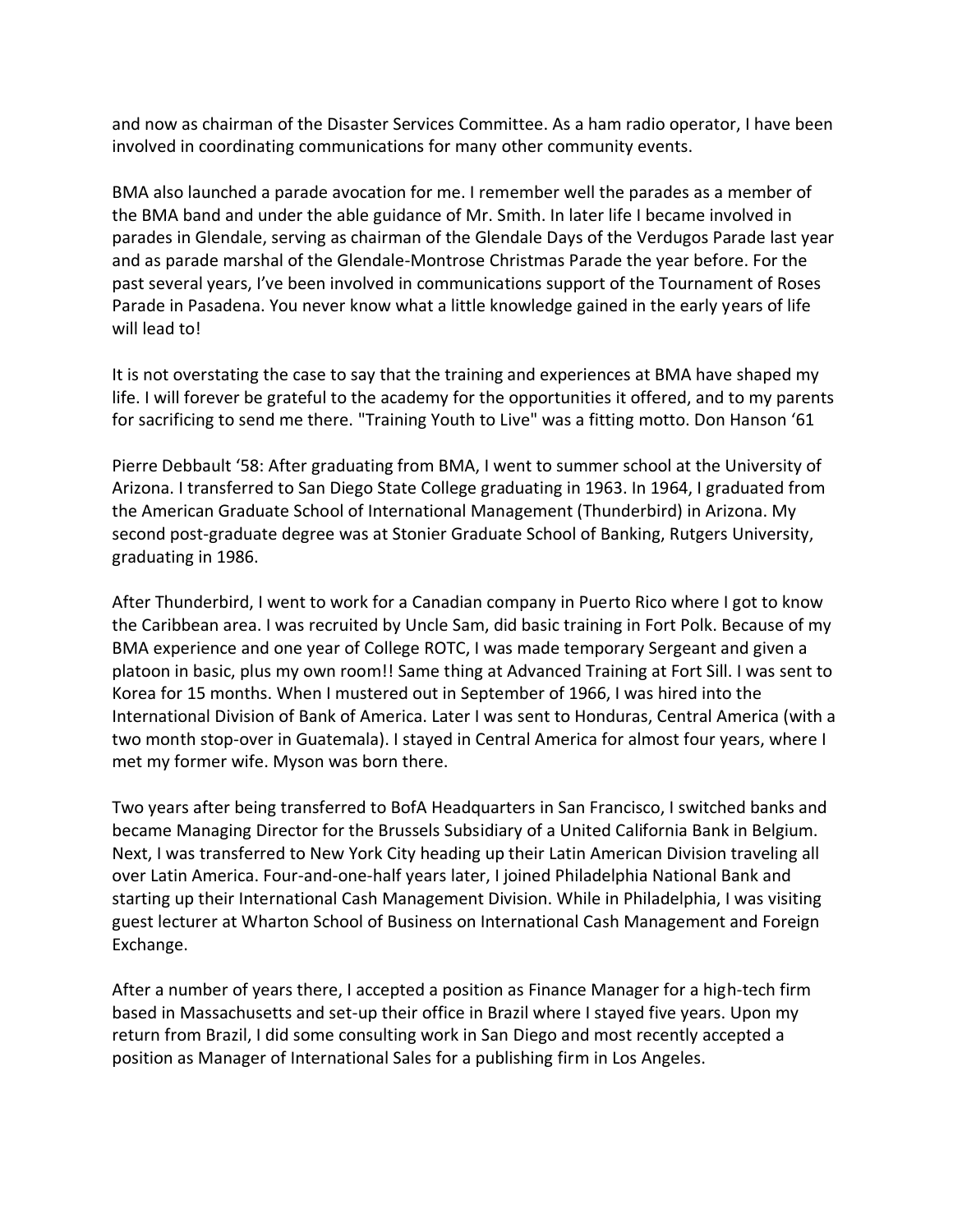As I have said many, many times, Brown Military Academy was the rock solid foundation for me. If I was academically successful, it was the study habits I learned there. If I was successful in my career, it was the leadership skills and discipline I learned. BMA will always be with me. Pierre Debbaudt '58

Bob Gordon '43 Recollections: The Class of 1943 did not have a Yearbook due to a paper shortage. They were the only class to not have that privilege.

Dick Luebben '42 asked Bob Gordon to write a brief summary of his days at BMA that could be used in the future, so we have the benefit of those recollections.

Bob was quite an athlete and contributed several trophies to the BMA trophy room. He attended BMA from September 1939 to December 1943 and was a Sergeant in B Company. As a Sophomore, he played on the first championship "C" team that BMA had.

Earl Barondes '43 (who attended our last Reunion) and Al Harutunian '43 were also members of that team.

Bob was a high jumper and set many league and County records. He went to the CIF finals in Glendale in his Sophomore, Junior, and Senior years at BMA, competing against some of the best high jumpers in the State. He remembers getting two seconds and a third at those meets. In those days, there were also some ties involved but Bob doesn't remember what the ties were. All he remembers was that he was able to bring some medals back to BMA.

All this extra athletics kept him busy right to the end of each school year as there were qualifying meets and workouts to deal with. Bob recalls that there were several other members of the Class of 1943 who were good athletes. He mentions Oscar Harper '43 (who also attended our last Reunion) and Earl Barondes '43. At the June 1943 Graduation, Earl Barondes was recognized as the "Best Athlete" along with many other awards because he had more varsity letters than anyone in the class.

During Bob's Junior and Senior years, he won the non-commission officer's drill down on the parade grounds at the final parade in June. After graduation, Bob went into the Army Air Corps. He had the opportunity to run track for the Air Corps and recalls making a record high jump in the thin air at Denver, Colorado. He was told this was a State high jump record, but he suspects that his record has been surpassed by now. Bob Gordon '43

Earl Welliver '53: Several years ago I was given the nickname of 'Duke' from the song Duke of Earl and it has stuck. I belong to the Class of '53 and '56 graduating from Brown's in 1953 with the rank of Captain and then graduated in 1956 from JC with the rank of Battalion Commander. I then joined the Marine Corps and was attached to a recon battalion as well as a UDT unit as their Cryptographer.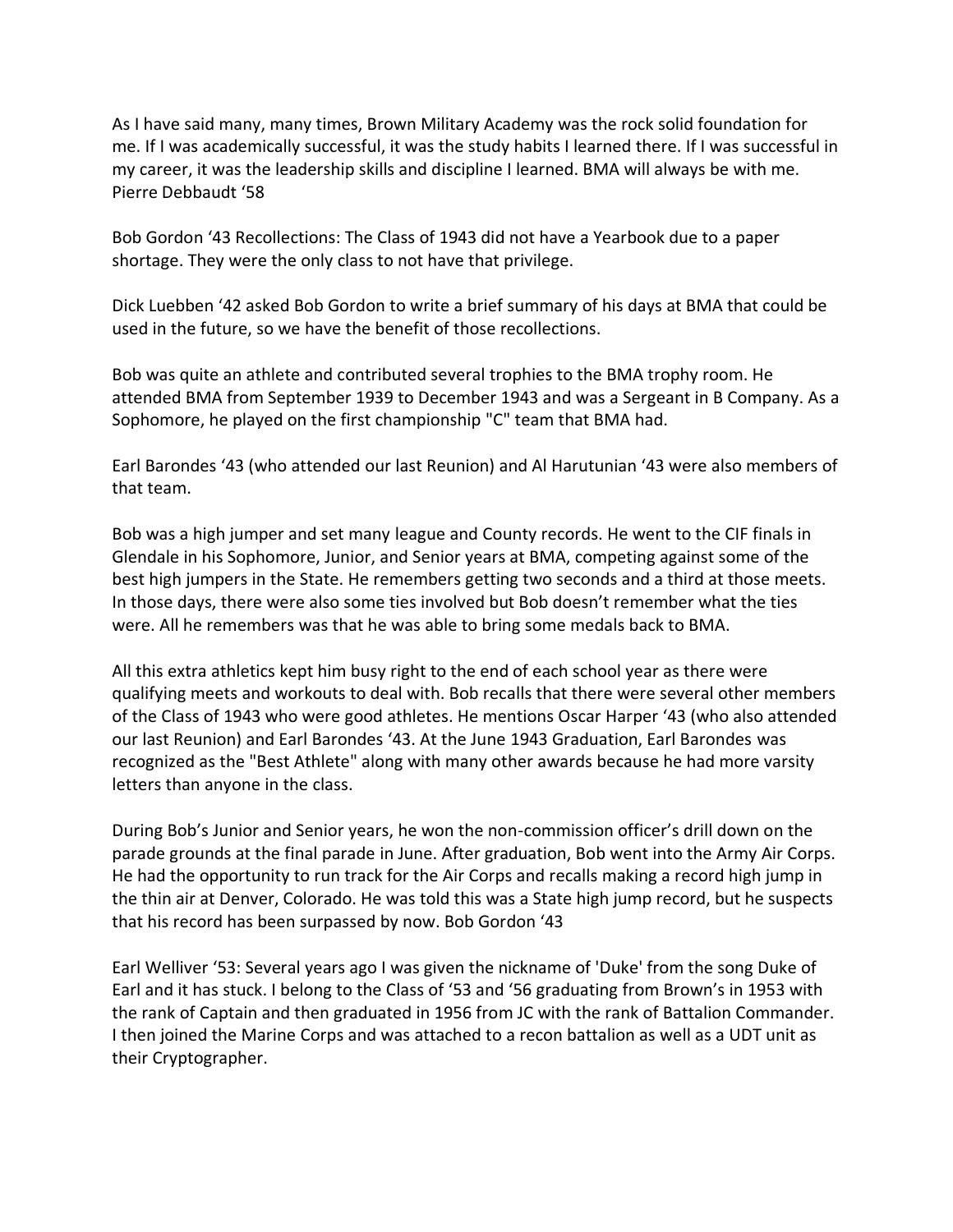After the military, I attended college and spent 35 years working in the Corporate world heading up the Security Departments for several Fortune 500 companies. I retired several years ago and, if I had known how great retirement could be, I would have done it earlier.

I studied Martial Arts after leaving the Marine Corps and now teach over 200 students Taekowndo. I've been studying with my Martial Arts Master for many years in Korea and have attained my 4th degree black belt and my designation as a Master in Taekowndo.

This year, I took twelve of my students to South Korea so they may test for their black belt in this historic setting. They also studied at the Taekowndo World Headquarters in Seoul and trained with some of the top Masters in the world. In addition, they learned some of the language and, more importantly, the culture. Since my Master is the Chief Instructor for the U.S. Army and the South Korean Army, we were treated to a special tour of the DMZ. While there, we were under surveillance by the North Korean Army. It was quite an experience.

I have also been competing in Triathlons and running track and field in the Senior Olympics. I will participate in the Los Angeles Triathlon in September, which includes a 1k ocean swim, a 40k bike ride, followed by a 10k run. There will be about 1800 competitors in this event, my group being 65-69 years old. I hope to complete this event in two hours or better. I have been running track and field in the Senior Olympics for the past three years, competing in the 10,000M, 5,000M, and 1500M. I also qualified for the World Games but broke my foot during a training run. I am now back on the track but will have to wait until next year. I know this doesn't sound like retirement, but it beats working for a living.

I am planning to climb Mt. Kilamanjaro in Africa for my 70th birthday. I hope I am not biting off more than I can chew. My real love though is acting as my granddaughter's running and strength coach. She is a ranked Junior tennis player. I have been married nearly 42 years and have two wonderful sons.

I think of my time at Browns and of all the great friends I have made there. I still keep in touch with some of them, though not often enough. I was at the last Reunion, but only for a short time. I will be attending the next Reunion in Glendora. My sister went to Glendora School for Girls. I also met President Reagan when he talked at the school.

My thanks to all who have kept the Reunions going. Earl "Duke" Welliver '56 JC

Mitchell Gordon Lindsay-Lewis '66: Though born with this name, my classmates weren't burdened with it and just called me "Mitch". I began my journey through the halls of Ike and Pershing in the summer of 1963. My parents thought I should get used to the campus before my plebe year as a Sophomore. I was fortunate to be placed in First Platoon (Bob Smith) of A-Company (Willy Jones) in Ike Hall that Fall.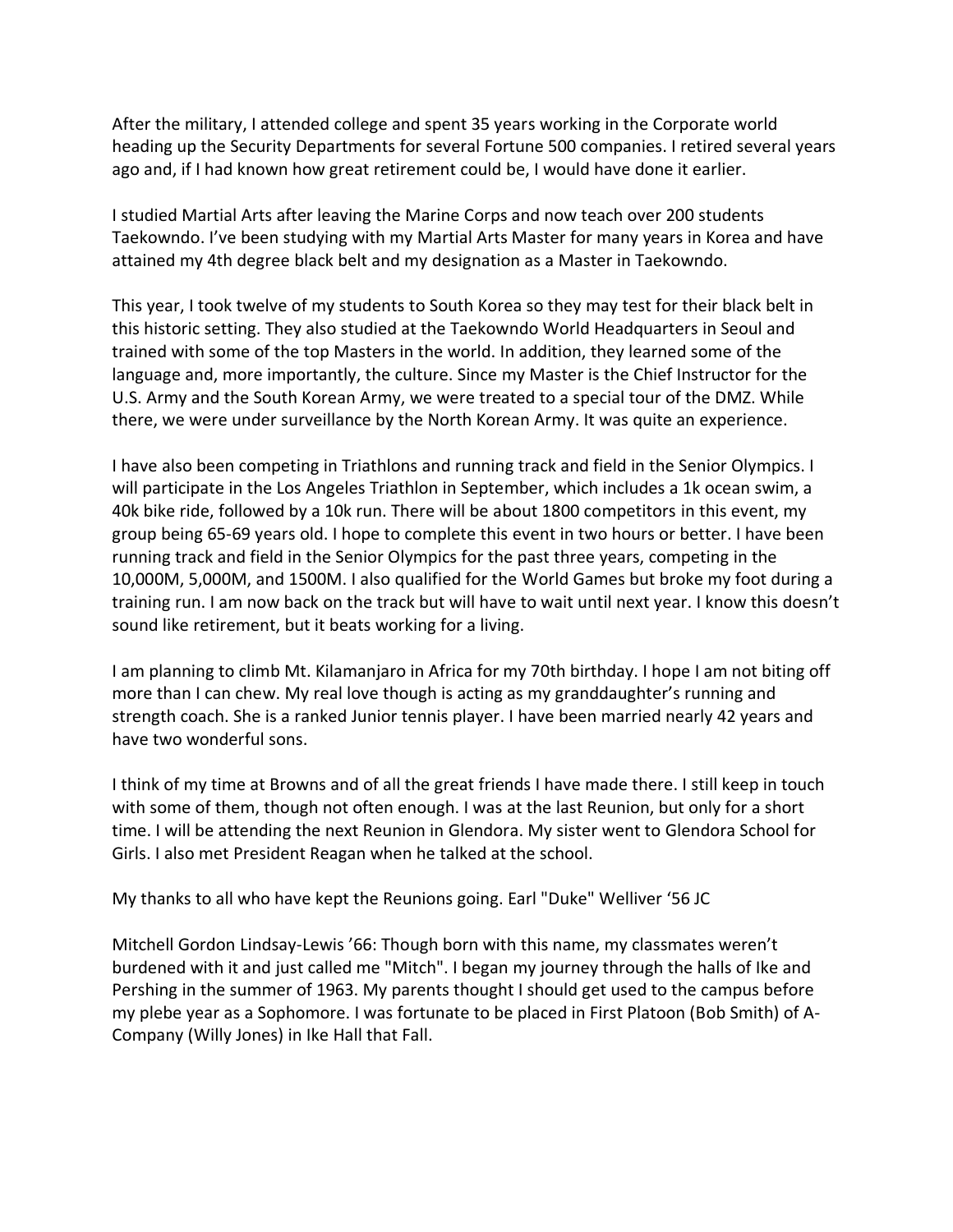Someone made note that I liked to work with my M-1 Garand rifle so I was transferred to Special Staff during my Sophomore second semester. I had the special privilege of "hanging out" with Jewel, Parker, Hunt, Berti, and Moffit after hours in the bowel of Pershing Hall.

Occasionally, Sir (Clappier) graced us with his presence. Parker (S-4 in '64) began to train me for S-4 in '66 and my senior year as S-4 was something very special. To be on Battalion Staff as Seniors, we were privileged to see a side of BMA others did not have the opportunity to experience.

After graduation, I attended Cal Poly, Pomona where I kept in touch with Fountain (La Verne College), Clark and Scott (Claremont Men's College), and Sulli (Cal Poly). My first two years I ran cross-country and track. Then I began to train with George Keeley in Kyokushin karate. I began to fight in tournaments with a degree of success. The study of martial arts in many forms helped to mold my thinking and life.

In 1971, I began weight lifting under the tutelage of Bill Pearl in Pasadena. In 1973, I began to play Rugby for the Pasadena team. In 1978, I began to compete in Olympic Lifting in the light heavy weight division. When I graduated from BMA in 1966, I was 6' and 128 lbs. In 1984, I was 215 lbs at 6% body fat. I maintained that definition until 1994. Now, as with most of us, things are a little different.

I graduated from Cal Poly, Pomona in 1970 with a BS degree in Communication Arts which proved unhelpful in finding a career. I returned to Cal Poly and earned a BS in Physical Education.

I was awarded a fellowship to UCLA and completed my student teaching. I was then hired by the L.A. County Superintendent of Schools, Division of Special Education. For 13 years I assessed and taught handi-capped students Physical Education. I began work on my Masters in Physical Education in 1974, and an Athletic Trainer's Certification in 1975. I was the Athletic Trainer for South Hills High School (West Covina) in 1974-75 when that team won the 4A-CIF Football Championship.

In 1978, I began to design conditioning, training, and rehab programs for elite athletes. I began with Donald Quarrie, sprinter from Jamaica, helping him prep for the 1980 Summer Olympic Games. My reputation led to my being the National Coaching Coordinator for Strength and Conditioning for US Judo and US Men's Rowing for the 1984 and 1988 Summer Olympic Games. My involvement from 1984-88, 1992, and 1996 resulted in training Olympians including my cousin, Brad Lewis, and Paul Enquist (double scull), David Spalding (flat-water canoe team), Mike Powell (World Record holder in the Long Jump), Clair Look-Jaeger (High Jump), Donna Mayhew (Javelin), and Sue DeMarco (Pole Vault).

In 1986, I left teaching and entered Cleveland College of Chiropractic graduating in December 1990. I wanted to base my practice in a unique manner as compared to the usual methods. Thirty minutes is given each patient with 60 to 90 minutes given each new patient conducting